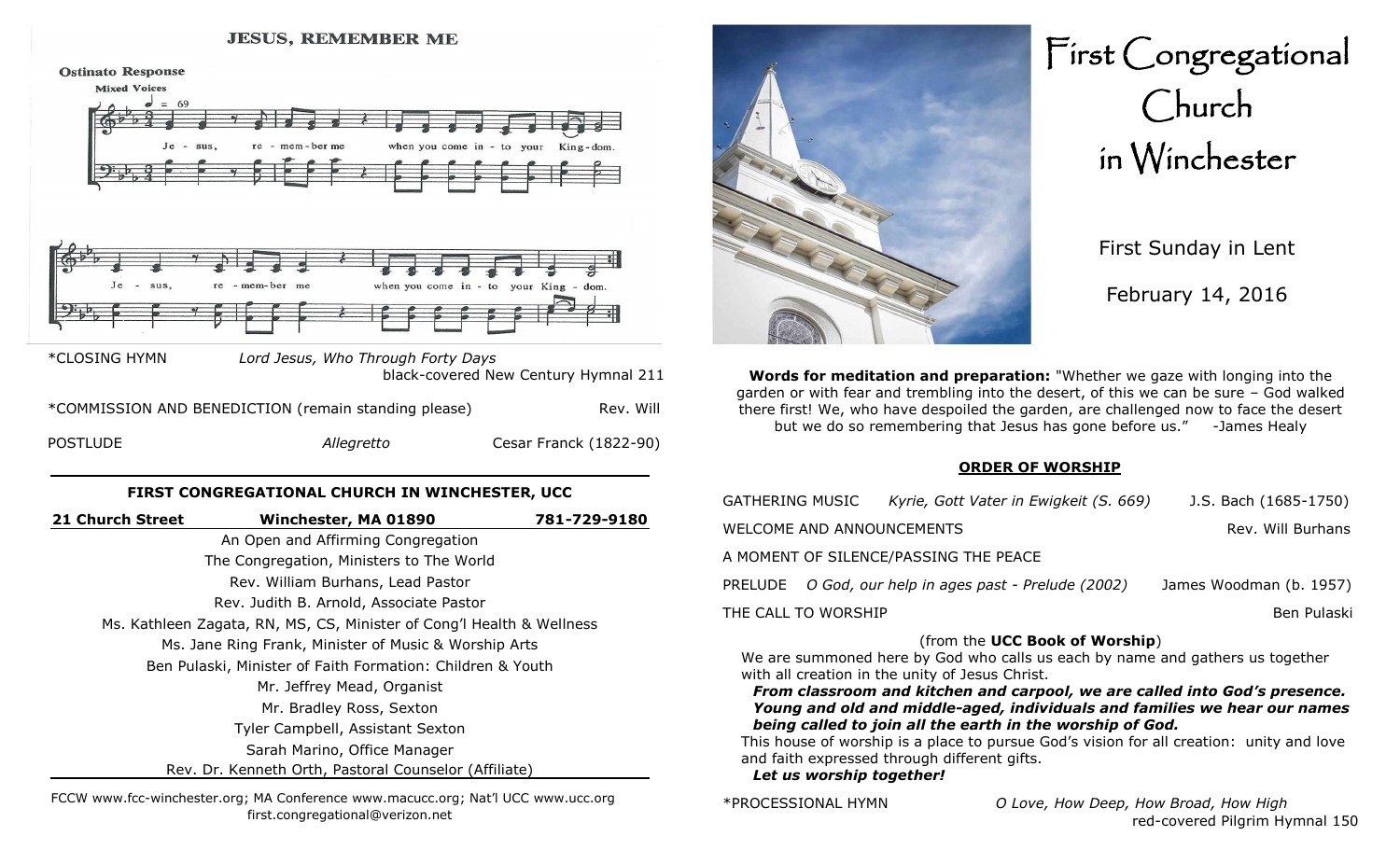# \*GATHERING PRAYER AND THE LORD'S PRAYER Kathleen Zagata

(From Rev. Elizabeth Dilley in the UCC's **Worship Ways**) *God, you are our hiding place and our refuge in the time of distress. We turn to you now, seeking comfort from the wounds of the world and power to face all our afflictions. Be present in our struggle, and help us to rest in your eternal promises, that we might be fed both with the bread of the world and the nourishment of your word, strong to resist temptation and faithful in our worship of you. In Jesus' name we pray* ... *Our Father, who art in heaven, hallowed be thy name. Thy kingdom come. Thy will be done on earth as it is in heaven. Give us this day our daily bread, And forgive us our sins as we forgive those who sin against us. And lead us not into temptation, but deliver us from evil. For thine is the kingdom and the power and the glory forever. Amen*

| *AN ACT OF PRAISE | The Gloria Patri                                                 | PH 513 |
|-------------------|------------------------------------------------------------------|--------|
|                   | (Please use words that are most meaningful to you)               |        |
|                   | Glory be to the Creator and to the Christ and to the Holy Ghost; |        |
|                   | As it was in the beginning, is now and ever shall be;            |        |
|                   | World without end, amen, amen.                                   |        |
|                   |                                                                  |        |

| THE CALL TO OFFERING    |                                                       | Rev. Judy Arnold |
|-------------------------|-------------------------------------------------------|------------------|
| <b>Offertory Anthem</b> | "Kyrie" from Pavane, Opus 50 [1886]                   |                  |
|                         | Gabriel Fauré (1845-1924)/arr. Frackenpohl            |                  |
|                         | (Lord have mercy, Christ have mercy, Lord have mercy) |                  |
| Doxology                | (Please use words that are most meaningful to you)    | <b>NCH 780</b>   |
|                         | Praise God from whom all blessings flow,              |                  |
|                         | Praise God all creatures here below,                  |                  |
|                         | Praise God above you heavenly host,                   |                  |
|                         | Creator, Christ and Holy Ghost. Amen.                 |                  |
| *Prayer of Dedication   |                                                       | Rev. Judy        |
| <b>SCRIPTURE</b>        | Psalm 91:1-2, 9-16                                    | Jake Kolb        |

# **SUNG REFRAIN:** *O God, Our Help in Ages Past*

"O God, our help in ages past, our hope for years to come, Our shelter from the stormy blast, and our eternal home."

You who live in the shelter of the Most High, who abide in the shadow of the Amighty, will say to the Lord, "My refuge and my fortress; my God, in whom I trust." Because you have made the Lord your refuge, the Most High your dwelling place, no evil shall befall you, no scourge come near your tent.

For he will command his angels concerning you to guard you in all your ways.

# **SUNG REFRAIN:**

"Under the shadow of your throne your saints have dwelt secure; Sufficient is your arm alone, and our defense is sure."

On their hands they will bear you up, so that you will not dash your foot against a stone. You will tread on the lion and the adder,

the young lion and the serpent you will trample under foot.

Those who love me, I will deliver; I will protect those who know my name. When they call to me, I will answer them; I will be with them in trouble, I will rescue them and honor them. With long life I will satisfy them, and show them my salvation.

# **SUNG REFRAIN:**

"O God, our help in ages past, our hope for years to come, Still be our God while troubles last, and our eternal home!"

# Luke 4:1-13

Jesus, full of the Holy Spirit, returned from the Jordan and was led by the Spirit in the wilderness, where for forty days he was tempted by the devil. He ate nothing at all during those days, and when they were over, he was famished. The devil said to him, "If you are the Son of God, command this stone to become a loaf of bread." Jesus answered him, "It is written, 'One does not live by bread alone.'"

Then the devil led him up and showed him in an instant all the kingdoms of the world. And the devil said to him, "To you I will give their glory and all this authority; for it has been given over to me, and I give it to anyone I please. If you, then, will worship me, it will all be yours." Jesus answered him, "It is written, 'Worship the Lord your God, and serve only him.'"

Then the devil took him to Jerusalem, and placed him on the pinnacle of the temple, saying to him, "If you are the Son of God, throw yourself down from here, for it is written, 'He will command his angels concerning you, to protect you,'

And Jesus answered him, "It is said, 'Do not put the Lord your God to the test.'"When the devil had finished every test, he departed from him until an opportune time.

| SERMON | "From Garden to Desert and Back Again". | Rev. Will |
|--------|-----------------------------------------|-----------|
|        |                                         |           |

SERVICE OF PRAYER **Rev. 100 and 100 and 100 and 100 and 100 and 100 and 100 and 100 and 100 and 100 and 100 and 100 and 100 and 100 and 100 and 100 and 100 and 100 and 100 and 100 and 100 and 100 and 100 and 100 and 100 an** 

During Lent, we have the opportunity to lift our prayers in light as well as in words. When invited, those who wish to may come forward and mark their prayers by lighting a candle. Should you desire to communicate your prayers in words to the congregation, index cards are provided in the pews for you to write a prayer on. Place the card in the baskets on the candle table, and they will be added to the prayer bulletin board in Chidley Hall. During the prayer time, we will sing "Jesus, Remember Me" as our prayer response (Please see cover).